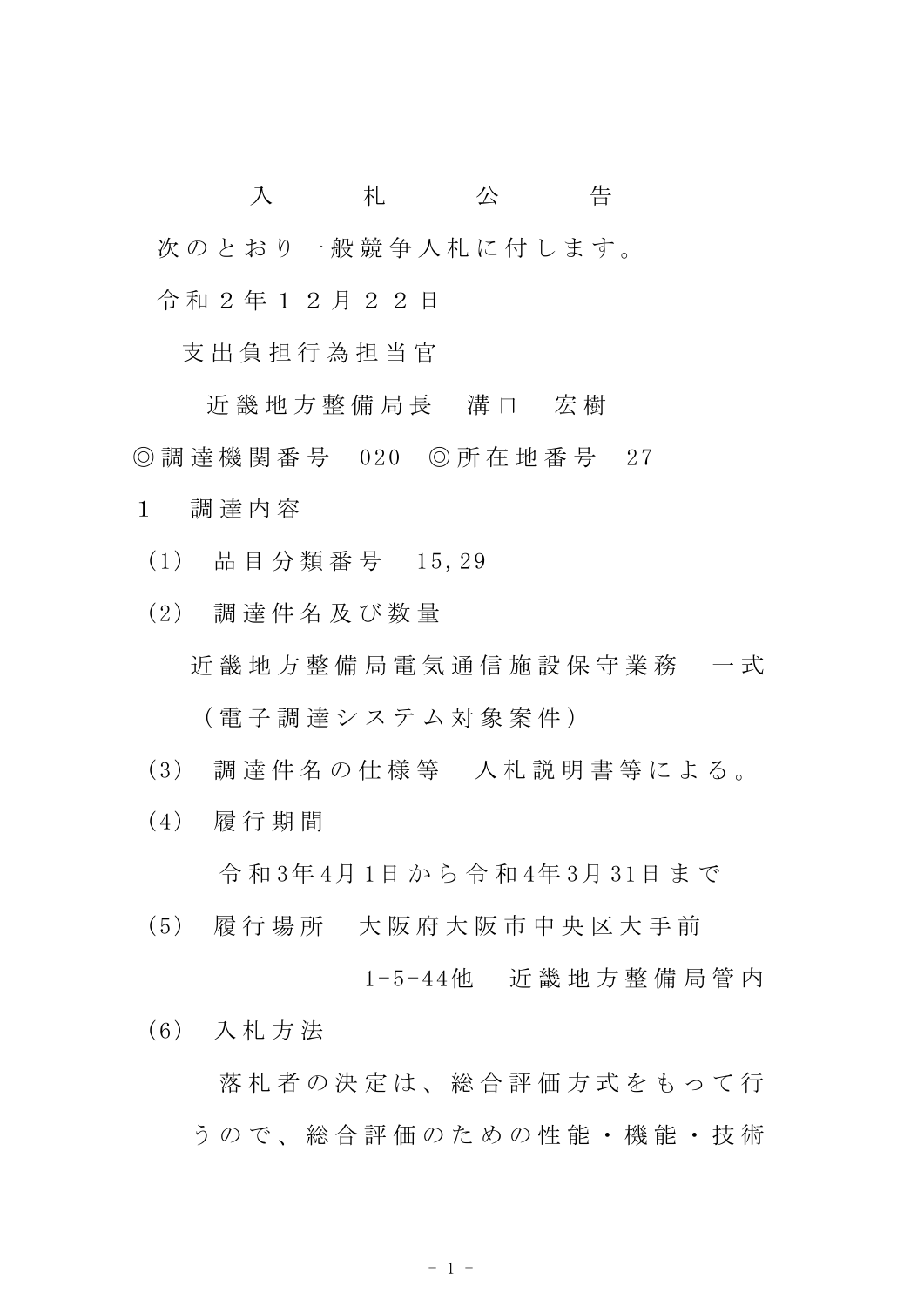能力等に関する書類を提出すること。なお、 落札決定に当たっては、入札書に記載された 金 額 に 消 費 税 及 び 地 方 消 費 税 の 税 率 を 乗 じ て 得 た 額 を 加 算 し た 金 額 ( 当 該 金 額 に 1 円 未 満 の 端 数 が あ る と き は 、 そ の 端 数 金 額 を 切 り 捨 て た 金 額 と す る 。)を も っ て 落 札 価 格 と す る の で 、 入 札 者 は 消 費 税 及 び 地 方 消 費 税 に 係 る 課 税 事 業 者 で あ る か 免 税 事 業 者 で あ る か を 問 わ ず、見積もった契約希望金額から当該金額に 係 る 消 費 税 及 び 地 方 消 費 税 に 相 当 す る 額 を 減 じ た 金 額 を 記 載 し た 入 札 書 を 提 出 す る こ と 。

原則として、当該入札の執行において入札 執 行 回 数 は 2回 を 限 度 と す る 。 な お 、 当 該 入 札 回 数 ま で に 落 札 者 が 決 定 し な い 場 合 は 、 予 算 決 算 及 び 会 計 令 第 99条 の 2 の 規 定 に 基 づ く 随 意 契 約 (以 下 「 不 落 随 契 」 と い う 。 ) に 移 行 する場合がある。その場合は以下のとおりと する。

1) 不 落 随 契 に 伴 う 見 積 依 頼 は 、 2 回 目 の 入 札 を 行 っ た も の に 対 し て 行 う も の と す る 。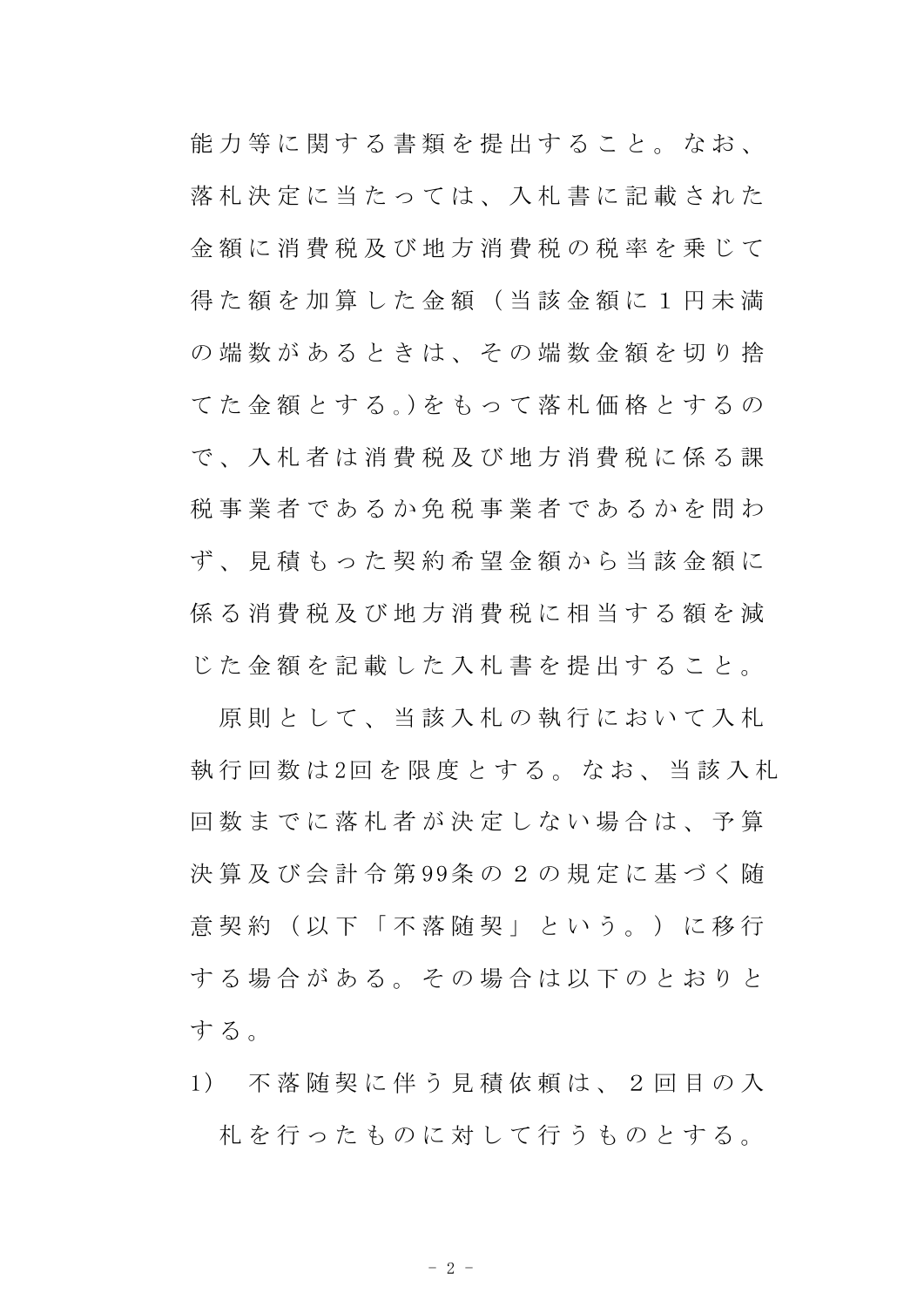- 2) 見 積 書 提 出 意 思 の あ る 者 は 、 見 積 書 の 提 出を行うこと。
- 3) 見 積 書 提 出 意 思 の な い 者 は 、 辞 退 届 を 必 ず 提 出 す る こ と 。

なお、紙入札方式による入札者は、開札 場 よ り 退 出 す る こ と 。

4) 何 ら 意 思 表 示 の な い 者 は 、 見 積 書 提 出 意 思のない者とみなす。

詳細は入札説明書による。

- (7) 電 子 調 達 シ ス テ ム ( G E P S ) の 利 用 本 案 件 は 、 申 請 書 等 の 提 出 、 入 札 を 電 子 調 達 シ ステムで行う対象案件である。なお、電子調 達システムによりがたい場合は、紙入札方式 参加 願 を 提 出 し 、 紙 入 札 方 式 に 変 え る こ と が できる。
- 2 競 争 参 加 資 格
- (1) 予 算 決 算 及 び 会 計 令 第 70条 及 び 第 71条 の 規 定 に 該 当 し な い 者 で あ る こ と 。
- (2) 平 成 31・32・33年 度 ま た は 令 和 1・2・3年 度 国 土 交 通 省 競 争 参 加 資 格 (全 省 庁 統 一 資 格 )「 役 務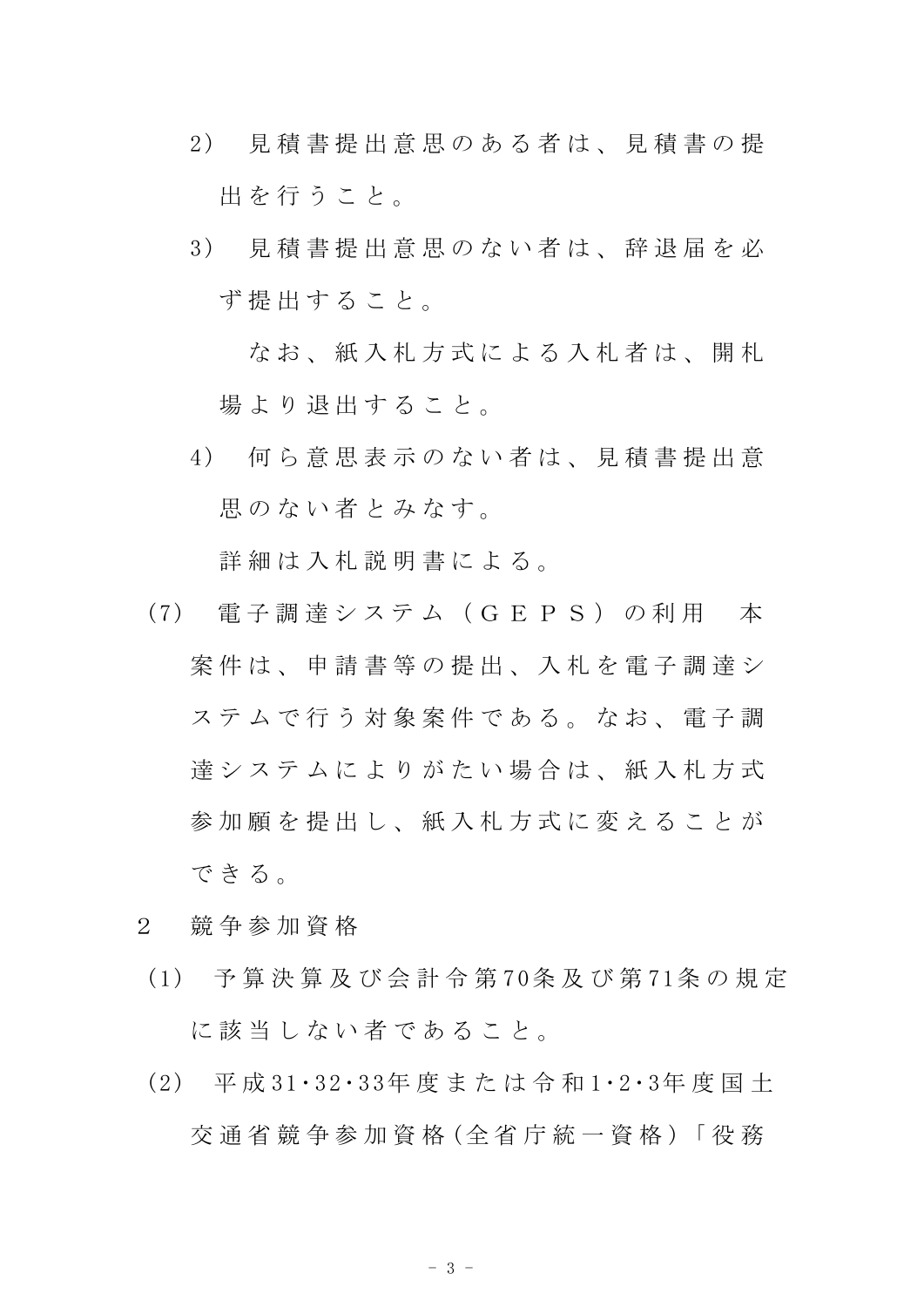の 提 供 等 」 の 近 畿 地 域 の 競 争 参 加 資 格 を 有 す る 者 で あ る こ と 。

なお、当該資格に係る申請については、

「 競 争 参 加 者 の 資 格 に 関 す る 公 示 」 ( 令 和 2年 3月 31日 付 官 報 )の 別 表 に 記 載 さ れ て い る 申 請 受 付 窓 口 ( 近 畿 地 方 整 備 局 総 務 部 契 約 課 ほ か)にて随時受け付けている。

- (3) 申 請 書 等 の 受 領 期 限 の 日 か ら 開 札 の 時 ま で の期間に、 近 畿 地 方 整 備 局 長 か ら 指 名 停 止 を 受けていないこと。
- (4) 会 社 更 生 法 に 基 づ き 更 生 手 続 開 始 の 申 し 立 てがなされている者又は民事再生法に基づき 再生手続開始の申し立てがなされている者 ( 「 競 争 参 加 者 の 資 格 に 関 す る 公 示 」 に 基 づ

く 「 会 社 更 生 法 及 び 民 事 再 生 法 開 始 に 基 づ く 更 生 手 続 の 決 定 等 を 受 け た 者 の 手 続 」 を 行 っ た 者 を 除 く 。 ) で な い こ と 。

- (5) 電 子 調 達 シ ス テ ム に よ る 場 合 は 、 電 子 認 証 (ICカード)を取得していること。
- (6) 入 札 説 明 書 を 3(3)の 交 付 方 法 に よ り 、 電 子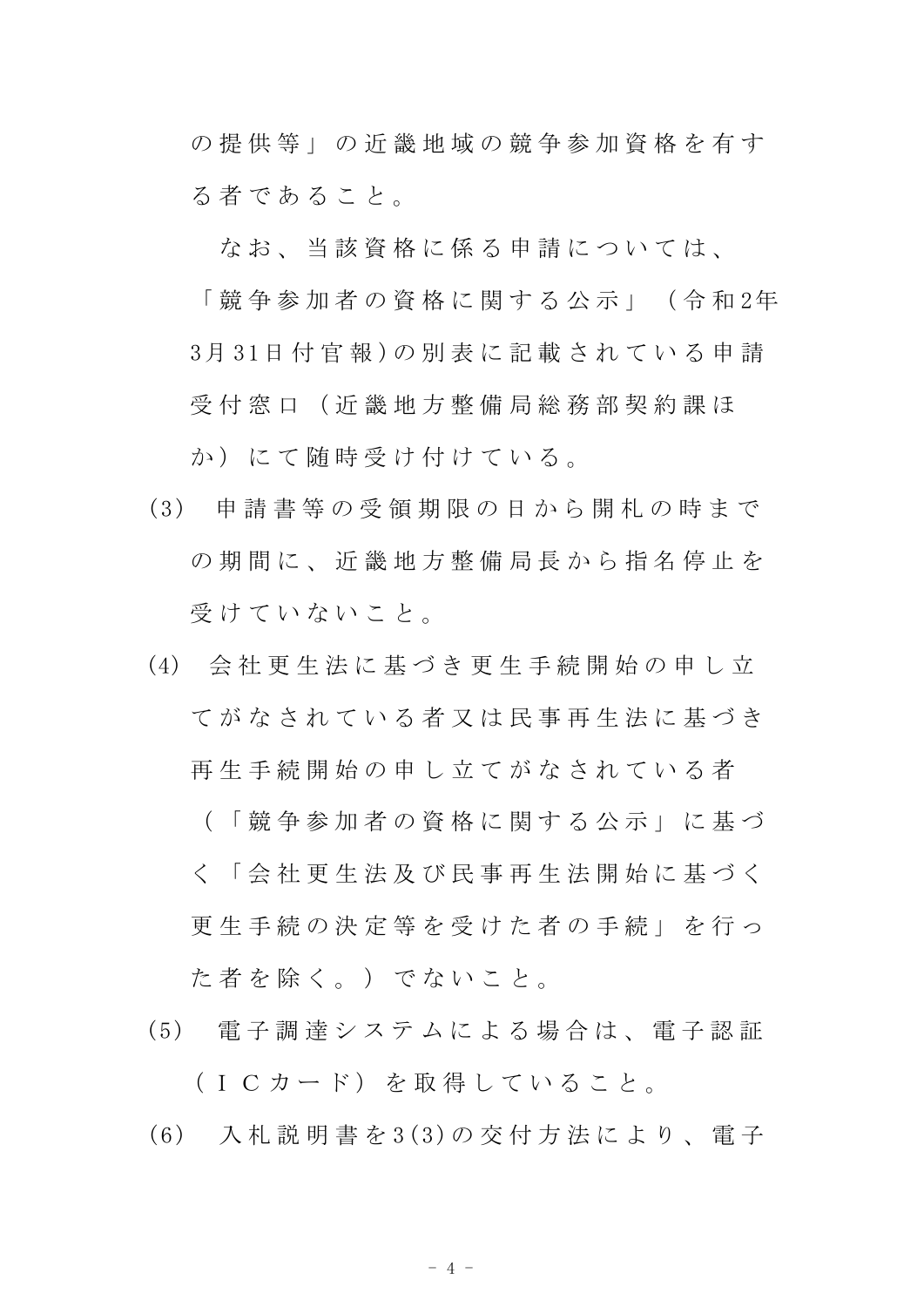調達システムから自ら直接ダウンロードした 者であること。または、支出負担行為担当官 から直接交付を受けた者であること。

- (7) 警 察 当 局 か ら 、 暴 力 団 員 が 実 質 的 に 経 営 を 支配する者又はこれに準ずる者として、国土 交 通 省 が 発 注 す る 業 務 等 か ら の 排 除 要 請 が あ り、 当 該 状 熊 が 継 続 し て い る も の で な い こ と 。
	-
- (8) 入 札 説 明 書 に 定 め る 履 行 実 績 が あ り 、 実 績 が確認出来る資料を提出した者であること。
- (9) 予 定 さ れ る 管 理 技 術 者 に つ い て は 、 入 札 説

明 書 に 定 め る 要 件 を 満 た す 者 で あ る こ と 。

- (10) 総 合 評 価 項 目 の 「 業 務 実 施 方 針 」 に お け る 要求要件を全て満たすことができる者である こ と 。
- 3 申 請 書 等 及 び 入 札 書 の 提 出 場 所 等
- (1) 電 子 調 達 シ ス テ ム の U R L 、 入 札 書 の 提 出 場所、契約条項を示す場所及び問い合わせ先 政 府 電 子 調 達 シ ス テ ム

https://www.geps.go.jp/

〒 540-8586 大 阪 府 大 阪 市 中 央 区 大 手 前 1 丁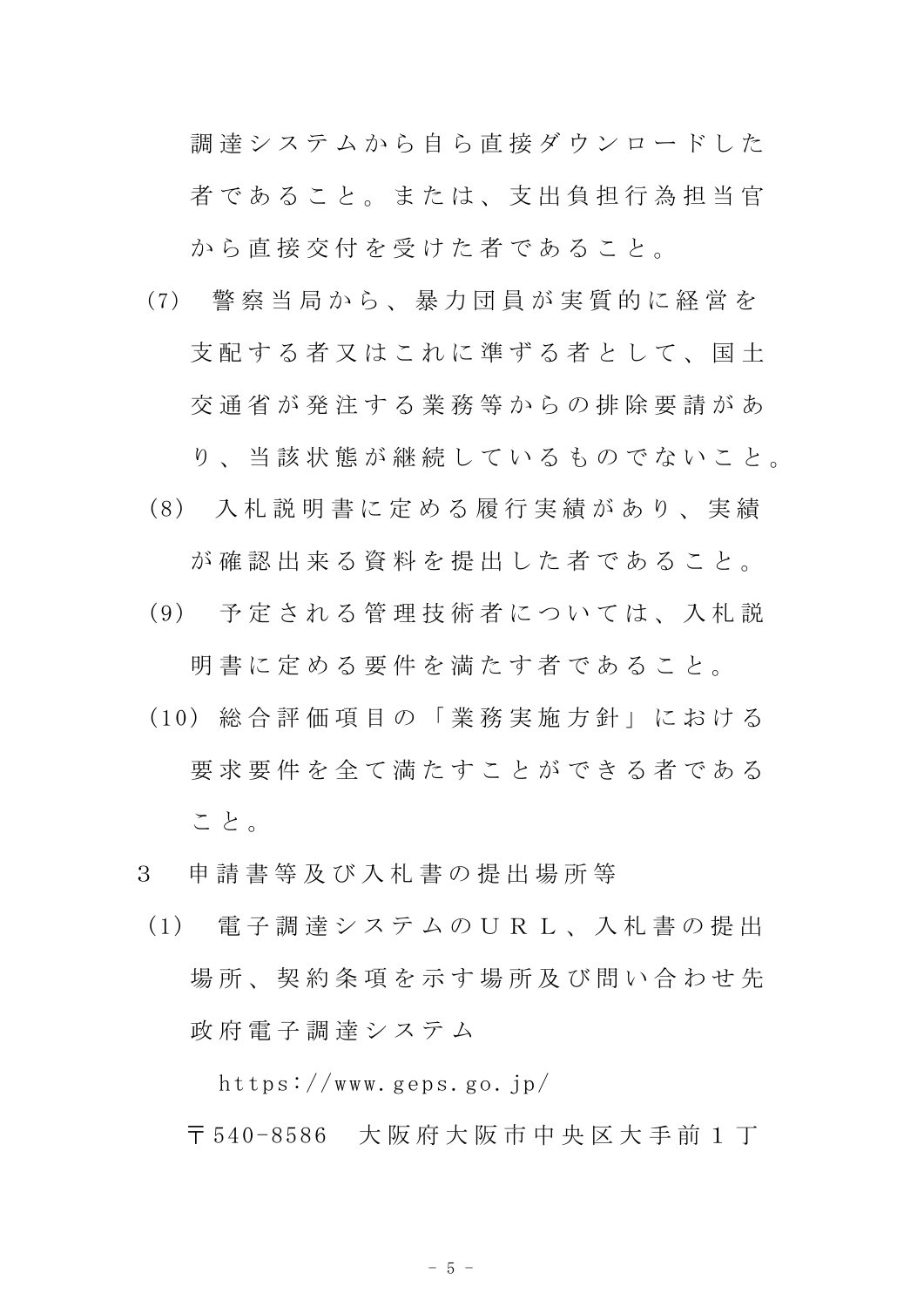目 5 番 44号 大阪合同庁舎第 1 号館 8 階 国 土 交 通 省 近 畿 地 方 整 備 局 総 務 部 契 約 課 購買 第 一 係 長 一 小 田 章 二 朗

TEL06-6942-1141(内 線 2536)

(2) 紙 入 札 方 式 に よ る 入 札 書 の 提 出 場 所 、 契 約 条 項 を 示 す 場 所 及 び 問 い 合 わ せ 先

上 記 3(1)の 問 い 合 わ せ 先 に 同 じ

(3) 入 札 説 明 書 の 交 付 す る 場 所 及 び 方 法

電子調達システムにより交付する。(質問 回 答 等 を 、 電 子 調 達 シ ス テ ム の 調 達 資 料 ダ ウ ン ロ ー ド 機 能 を 用 い て 行 う た め 、 資 料 の ダ ウ ン ロ ー ド の 際 に 「 ダ ウ ン ロ ー ド し た 案 件 に つ い て 訂 正 ・ 取 消 が 行 わ れ た 際 に 更 新 通 知 メ ー ル の 配 信 を 希 望 す る 」 に チ ェ ッ ク を 入 れ る こ と。)

ただし、やかを得ない事由により、雷子調 達システムにより入手が出来ない場合は、支 出 負 担 行 為 担 当 官 か ら 直 接 交 付 を 行 う の で 、

上 記 3 (1)に 問 い 合 わ せ る こ と 。

(4) 電 子 調 達 シ ス テ ム に よ る 入 札 書 類 デ ー タ (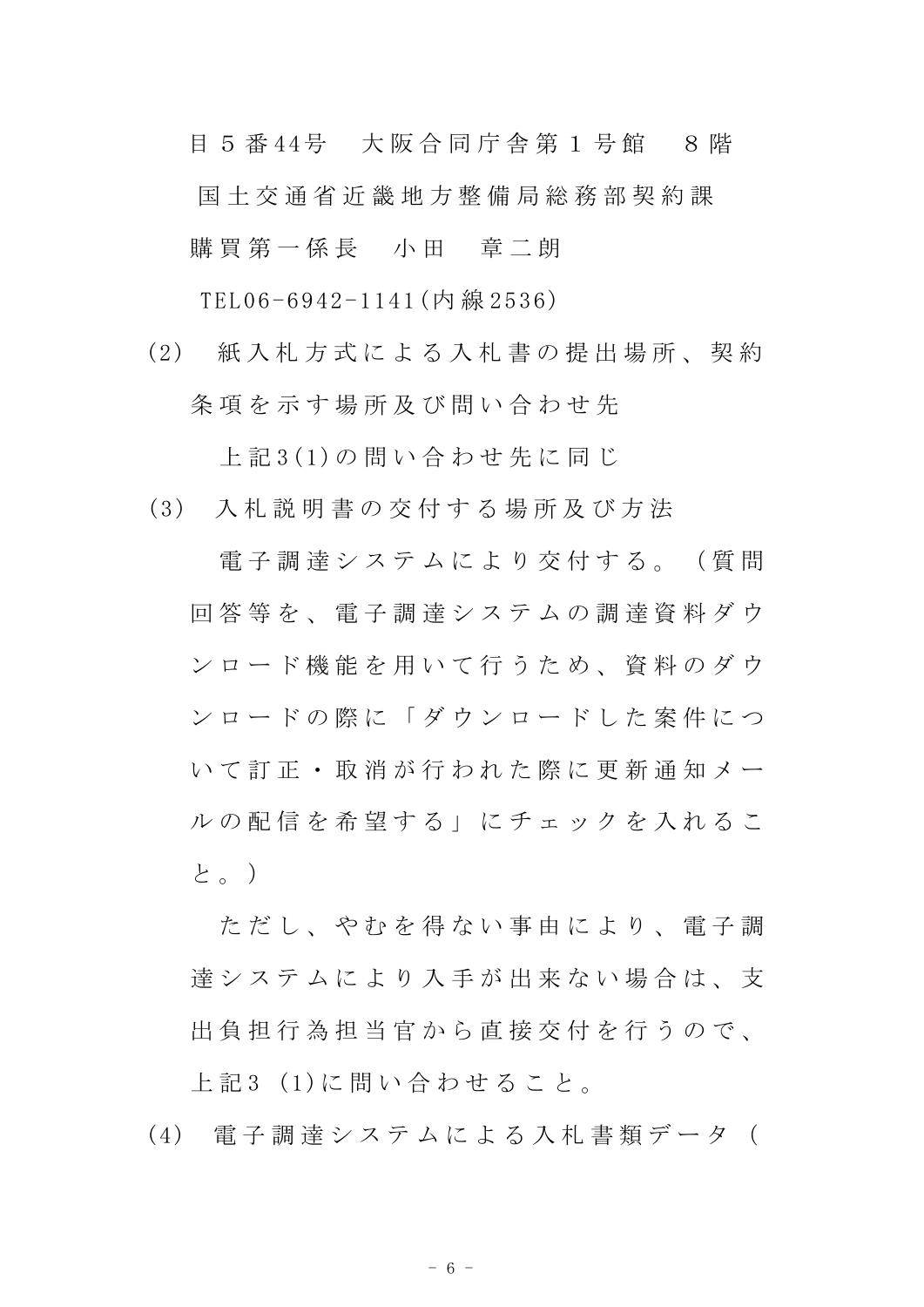申請書等)の受領期限、及び紙入札方式によ る 申 請 書 等 の 受 領 期 限

令 和 3 年 1 月 2 9 日 1 6 時 0 0 分

(5) 電 子 調 達 シ ス テ ム に よ る 入 札 書 の 受 領 期 限 、 及び紙入札・郵送等による入札書の受領期限

令 和 3 年 3 月 2 日 1 6 時 0 0 分

(6) 開 札 の 日 時 及 び 場 所

令 和 3 年 3 月 3 日 1 1 時 0 0 分

国土交通省 近畿地方整備局 入札室

- 4 その他
	- (1) 契 約 手 続 に 使 用 す る 言 語 及 び 通 貨 日 本 語 及 び 日 本 国 通 貨 。
	- (2) 入 札 保 証 金 及 び 契 約 保 証 金 免 除
	- (3) 入 札 者 に 要 求 さ れ る 事 項
		- ① 電 子 調 達 シ ス テ ム に よ り 参 加 を 希 望 す る 者 は 、 上 記 3 (4)の 受 領 期 限 ま で に 入 札 書類データ (申請書等) を上記3(1)に 示す U R L より、 電子調達システムを利 用して提出しなければならない。

② 紙 入 札 方 式 に よ り 参 加 を 希 望 す る 者 は、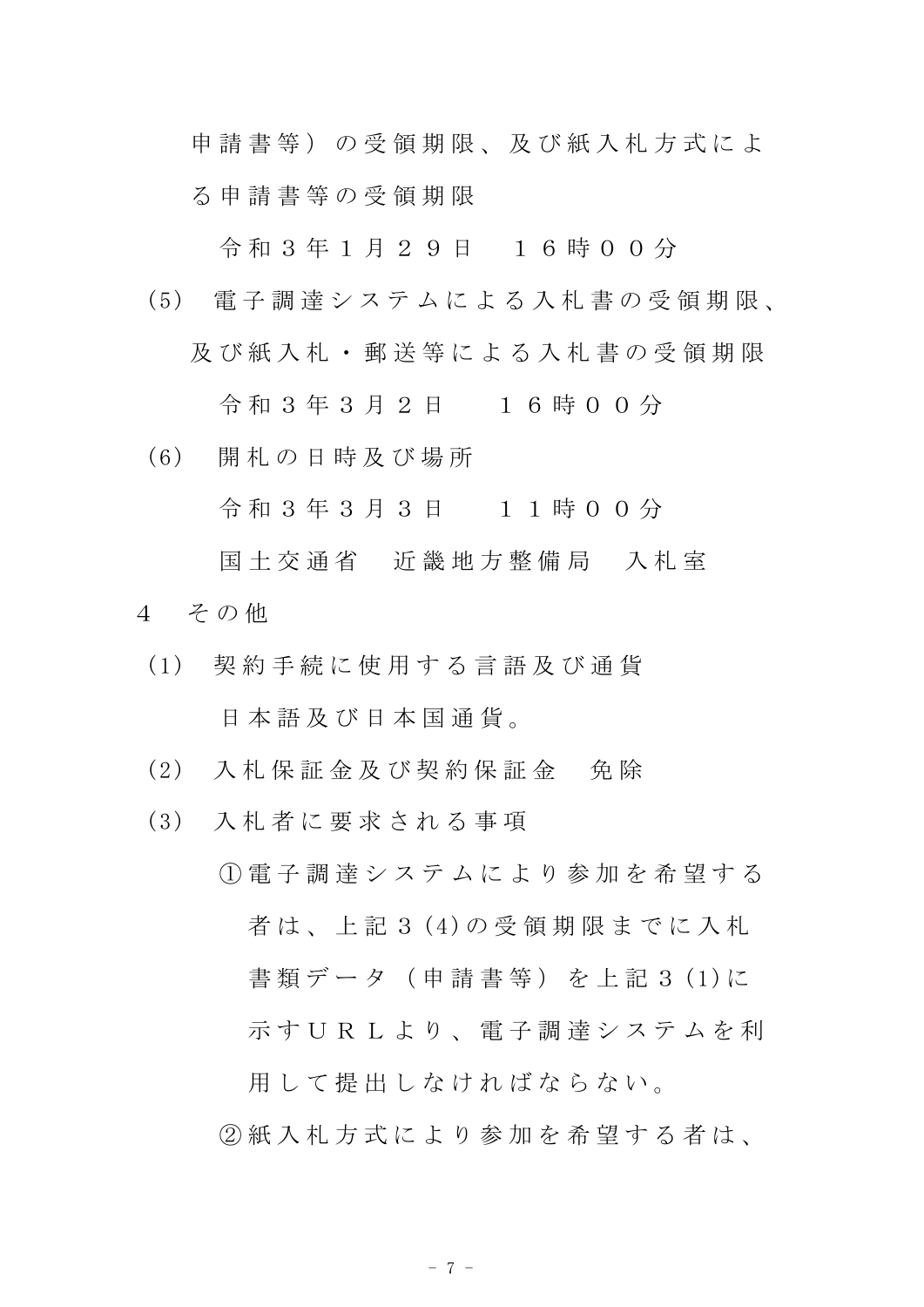上 記 3 (4)の 受 領 期 限 ま で に 必 要 な 申 請 書 類 等 を 上 記 3 (2)に 示 す 場 所 に 提 出 し な け れ ば な ら な い 。

なお、1020いずれの場合も、開札日の前日 までの期間において必要な申請書等の内容に

関する支出負担行為担当官からの照会があっ た場合には、説明しなければならない。

- (4) 落 札 対 象 申 請 書 等 は 、 支 出 負 担 行 為 担 当 官において技術審査を行い、当該業務の遂行 が 可 能 と 認 め ら れ る と 判 断 し た 当 該 申 請 書 等 に 係 る 入 札 書 の み を 落 札 対 象 と す る 。
- (5) 入 札 の 無 効 競 争 に 参 加 す る 資 格 を 有 し な い者のした入札及び入札の条件に違反した入 札 は 無 効 と す る 。
- (6) 契 約 書 作 成 の 要 否 要
- (7) 落 札 者 の 決 定 方 法 総 合 評 価 落 札 方 式 と す る 。 上 記 4 (3)に 従 い 申 請 書 等 を 提 出 し た 入 札 者 で あって、上記 2 の 競 争 参 加 資 格 を 全 て 満 た し 、 本公告及び入札説明書等において明らかにし た 性 能 ・ 機 能 ・ 技 術 能 力 等 の 要 求 要 件 の う ち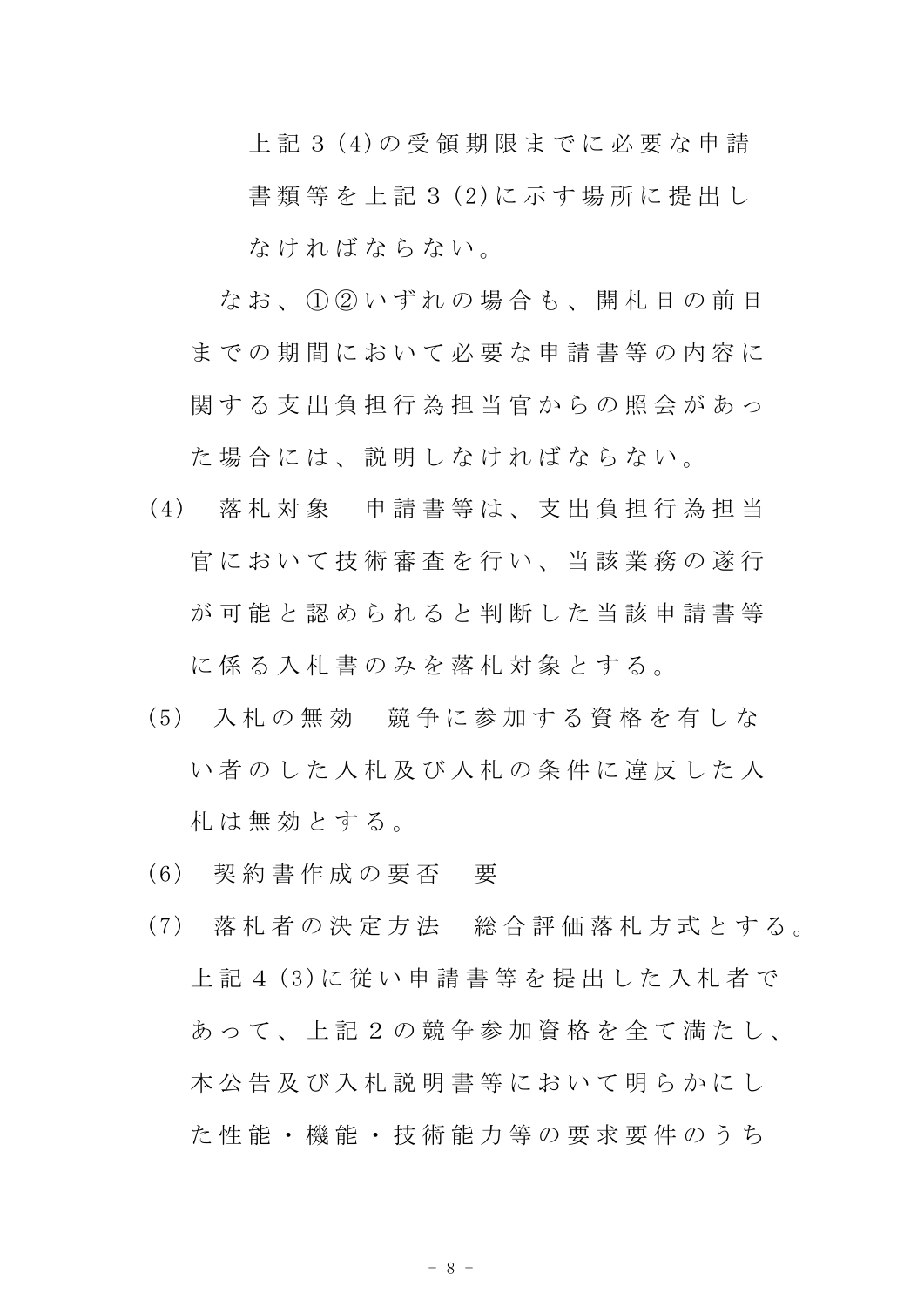必須とされた項目の最低限の要求要件を全て 満たし、当該入札者の入札価格が予算決算及 び 会 計 令 第 79条 の 規 定 に 基 づ い て 作 成 さ れ た 予 定 価 格 の 制 限 の 範 囲 内 で あ り 、 か つ 、 当 該 入札者の申し込みに係る性能等の各評価項目 の 得 点 の 合 計 を 当 該 入 札 者 の 入 札 価 格 で 除 し て得た数値の最も高い者をもって落札者とす る 。

ただし、落札者となるべき者の入札価格に よっては、その者により当該契約の内容に適 合 し た 履 行 が な さ れ な い お そ れ が あ る と 認 め られるとき、又はその者と契約を締結するこ と が 公 正 な 取 引 の 秩 序 を 乱 す こ と と な る お そ れ が あ っ て 著 し く 不 適 当 で あ る と 認 め ら れ る と き は 、 予 定 価 格 の 制 限 の 範 囲 内 の 価 格 を も っ て 入 札 し た 他 の 者 の う ち 、 得 点 の 合 計 を 入 札 価 格 で 除 し て 得 た 数 値 の 最 も 高 い 者 を 当 該 契約の落札者とすることがある。

- (7) 手続きにおける交渉の有無 無
- (8) 詳 細 は 入 札 説 明 書 に よ る 。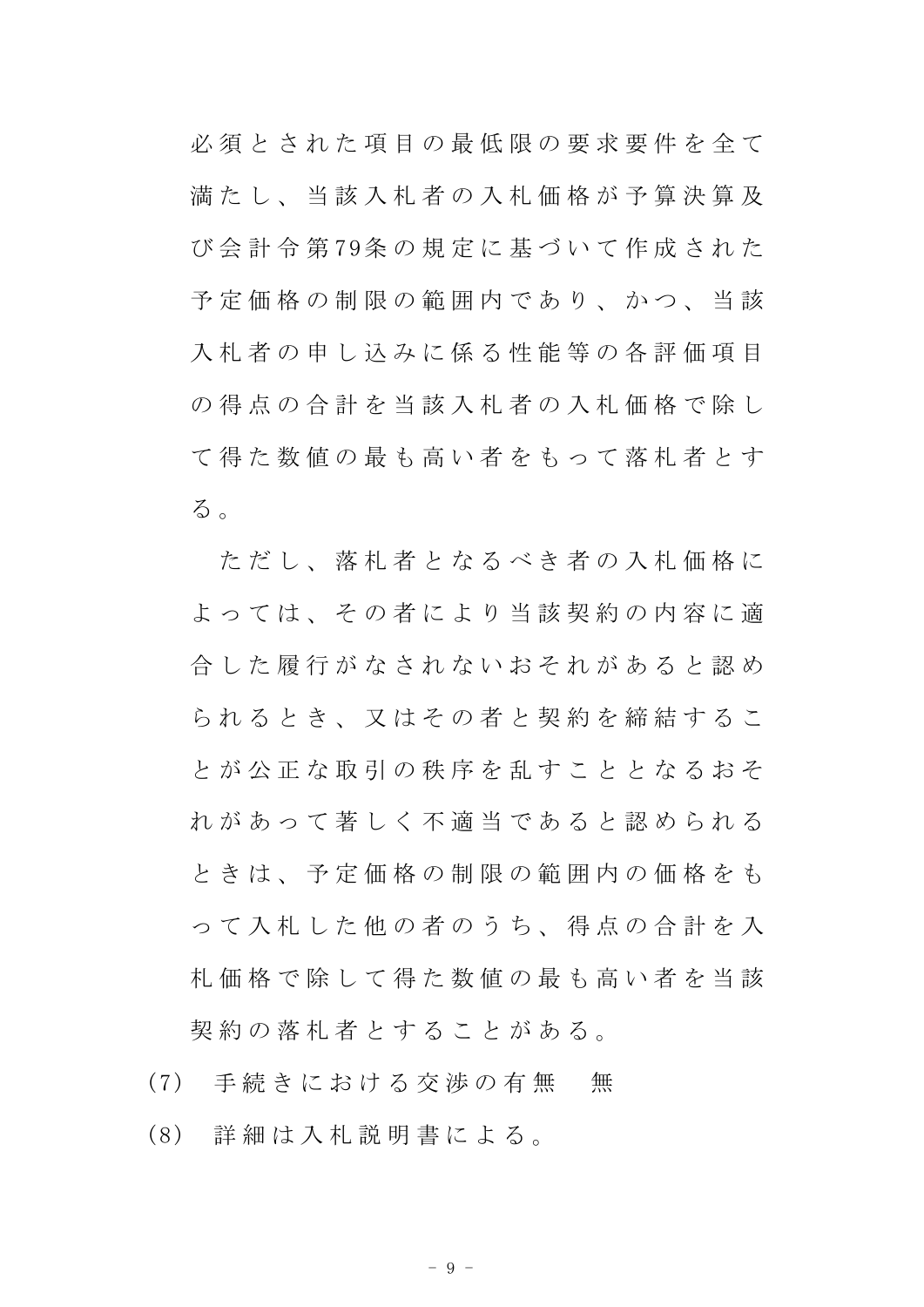5 Summary

- (1) Official in charge of disbursement of the procuring entity : MIZOGUCHI Hiroki Director-General of Kinki Regional Development Bureau
- (2) Classification of the products to be procured : 15, 29
- (3) Nature and quantity of the services to be required : Kinki Regional Development Bureau Telecommunication equipment maintenance 1 set
- (4) Fulfillment period : From 1 April, 2021 through 31 March, 2022
- (5) Fulfillment place : 1-5-44, Otemae, Chuou-Ku, Osaka-Shi, Osaka-Fu and others
- (6) Qualification for participating in the tendering procedures : Suppliers eligible for participating in the proposed tender are those who shall :
	- ① not come under Article 70 and 71 of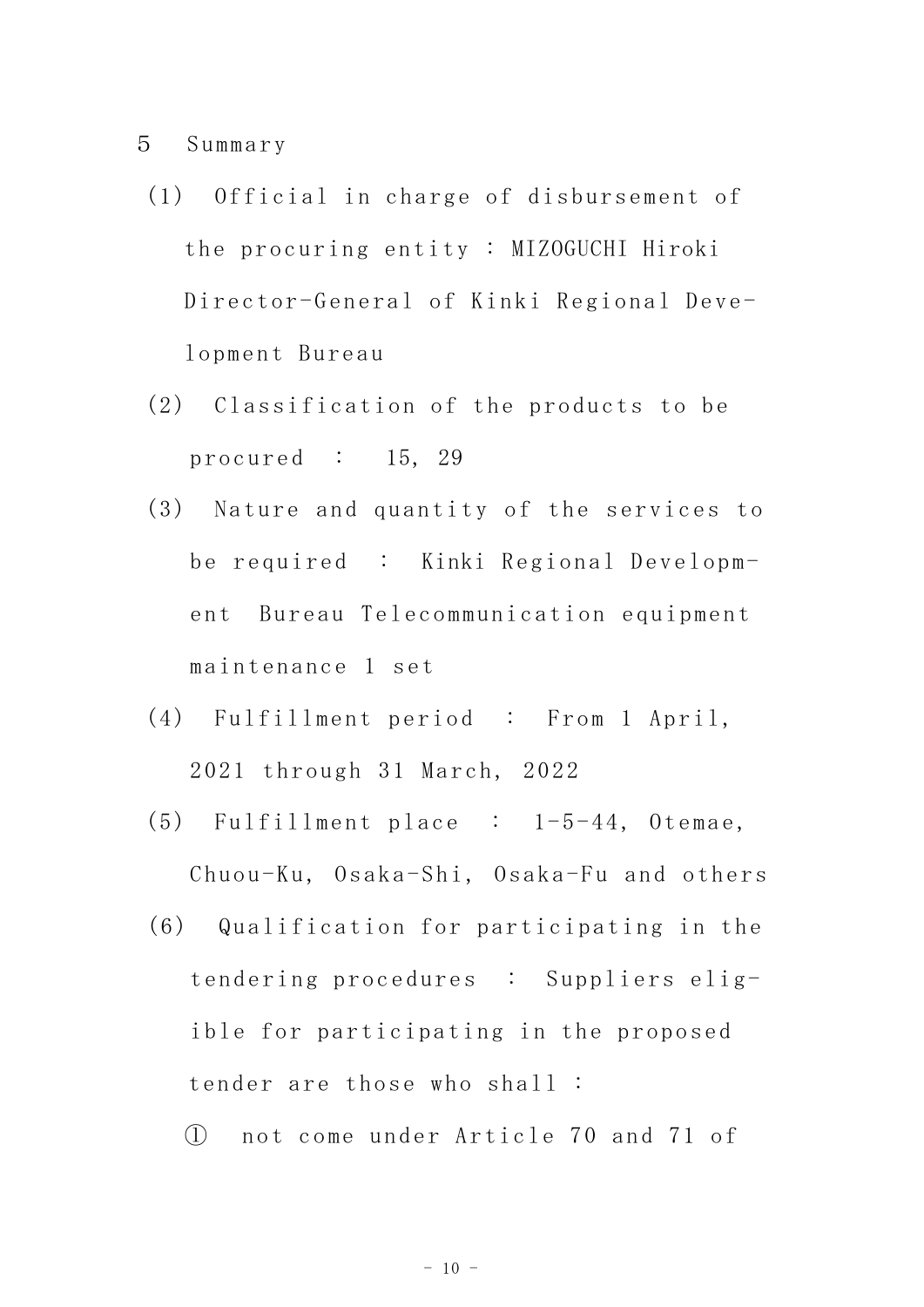the Cabinet Order concerning the Budget, Auditing and Accounting.

- ② have " provision of services" in Kinki Area,in the fiscal year 2019/2020/ 2021 in terms of qualification for participating in tenders by Ministry of Land, Infrastructure, Transport and Tourism (Single qualification for every ministry and agency).
- ③ not be under suspension of nomination by Director-General of Kinki Regional Development Bureau from Time-limit for submission of certificate to Tender Opening.
- ④ not be the stated person under the commencement of reorganization proceedings or under the beginning of rehabilitation proceedings(except for the person who has the procedure of reapplication under the notification of the competing participati-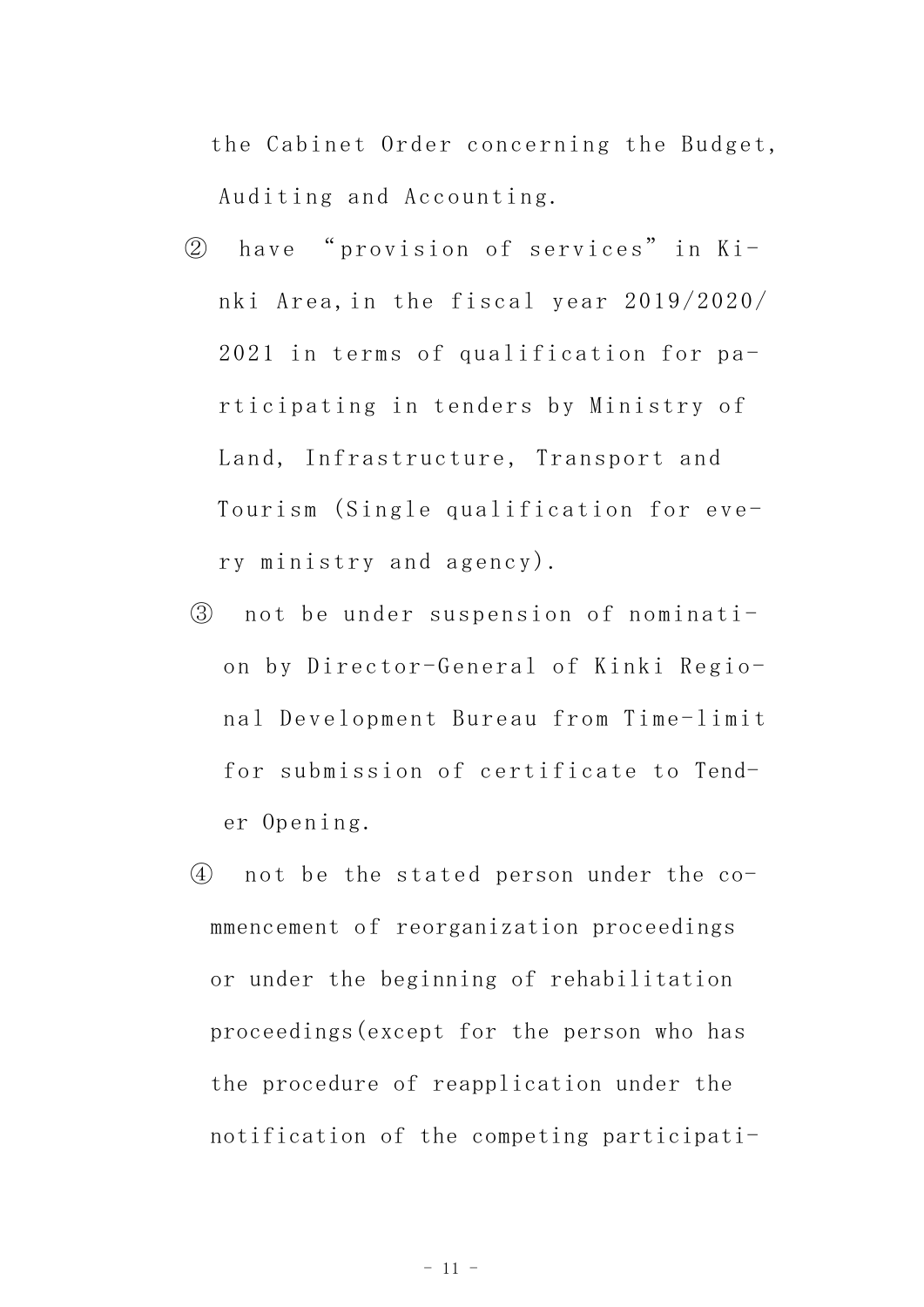on qualification).

- ⑤ acquire the electric certification in case of using the Electric Tendering system https://www.geps.go.jp/
- ⑥ The person who obtained the tender manual from official in charge of disbursement of the procuring entity directory
- ⑦ not be the person that a gangster influence management substantially or the person who has exclusion request from Ministry of Land, Infrastructure, Transport and Tourism is continuing state concerned
- ⑧ have proven records to have actually manufactured or delivered the products stipulated in the tender manual
- ⑨ Scheduled supervising engineers meet the requirement stipulated in the tender manual